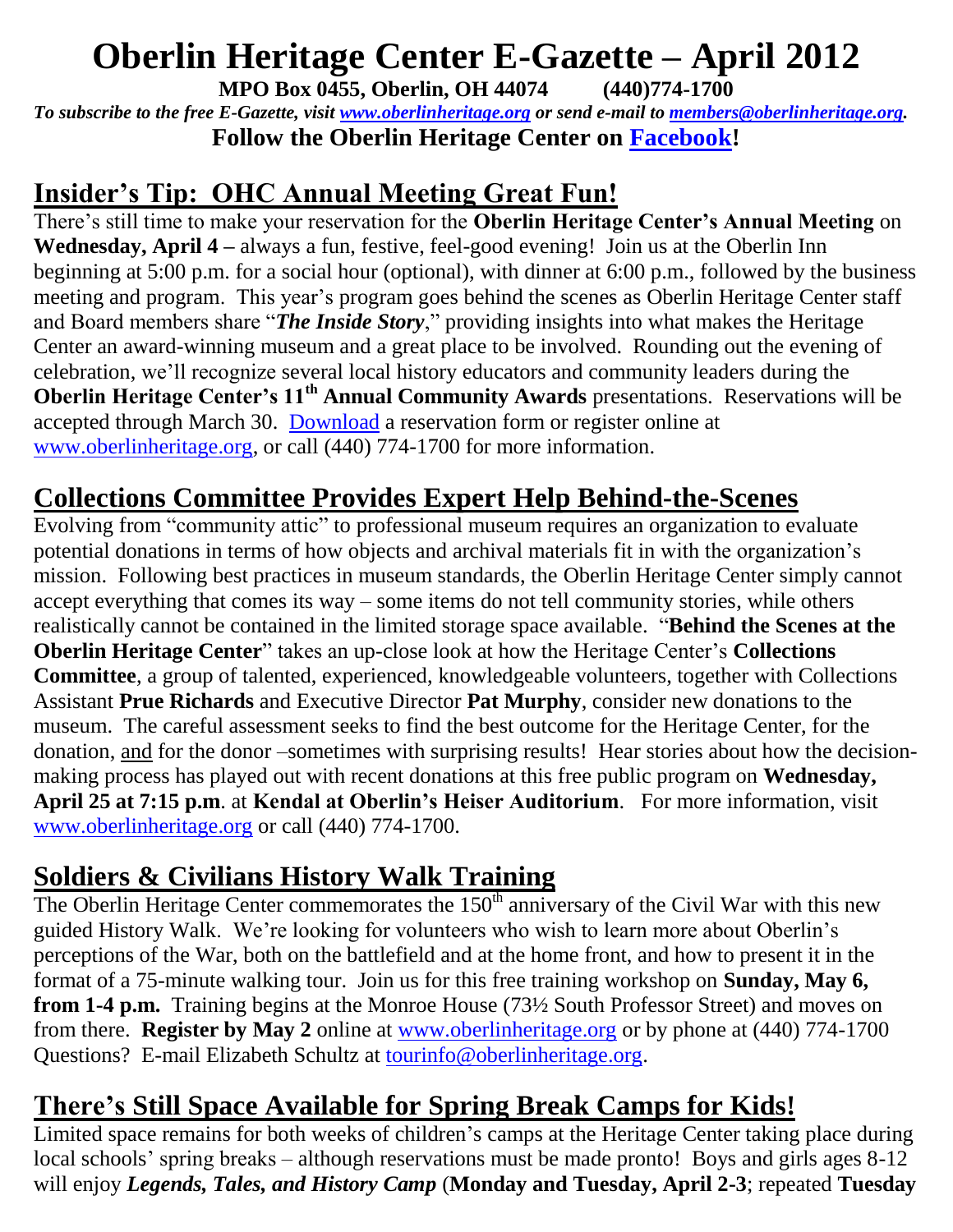**and Wednesday, April 10-11**) where kids will have a chance to explore classic legends and fairy tales and learn a bit of history along the way. Or, they may prefer *Innovations and Technology of the Civil War Era Camp* (**Wednesday and Thursday, April 4-5**; repeated **Thursday and Friday, April 12-13**) where campers will investigate the workings of ironclad ships, the telegraph, camp cookery, and more through hands-on activities. Select one camp or both! To register, contact Museum Education and Tour Coordinator, Liz Schultz, at (440) 774-1700.

# **Plan Ahead for Summer Camp!**

Registration is underway for four weeks of Summer Camp hosted by the Oberlin Heritage Center, including:

**A Week at the Museum**, a camp for teens, co-sponsored with the **Allen Memorial Art Museum**. This camp is perfect for youth curious to know more about the ins-and-outs of museums ("*How do you choose what goes on the wall?*" and "*Where does all this stuff come from?*"). **June 25-29, 9:30 a.m. to 3 p.m.**

**Kids & World Cultures: Italy through the Ages**, for boys and girls ages 8-13. Explore Italy from its ancient roots to the modern era through a mixture of activities, food, games, pictures, minilanguage lessons, and more. **July 30-August 3, 9:30 a.m. to 4 p.m.**

**Architecture Camp**, for children ages 8-10. An introduction to the basics of architecture. Learn about building materials, tour a variety of buildings and neighborhoods, try your hand at construction challenges, and envision buildings of the future. **August 6-10, 9:30 a.m. to 4 p.m.**

**Architecture Camp**, for children ages 11-13. Imagination, attention to detail, and teamwork are assets in the challenging activities of this camp. Tour buildings in town, sketch designs, construct mini-buildings, create floor plans, and explore digital architectural tools. **August 13-17, 9:30 a.m. to 4 p.m.**

To register or learn more, visit [www.oberlinheritage.org](http://www.oberlinheritage.org/) or contact Liz Schultz, Museum Education and Tour Coordinator, at (440) 774-1700 or [tourinfo@oberlinheritage.org.](mailto:tourinfo@oberlinheritage.org) Children and grandchildren of Oberlin Heritage Center members save \$10 on camp fees. An "Early Bird Discount" of \$5 per camp is available to anyone who registers by June 9.

# **Welcome New Members**

The Oberlin Heritage Center extends a warm welcome to new members **James E. Bell** (Oberlin), **George Duncan Strom** (Elyria), and **Laurene Warfield** (Chagrin Falls). If you are not yet a member, we would LOVE to welcome **YOU**, too – **please join!** Members receive free admission to tours of the Heritage Center and two guest passes to share with family or friends; free admission to History Walks offered during warm weather months (reservations required); reduced prices on programs for which there is a fee; 10% discount in the Museum Store; and complimentary benefits at history museums around the United States through the Time Travelers Network. Visit [www.oberlinheritage.org](http://www.oberlinheritage.org/) or call (440) 774-1700 [\(members@oberlinheritage.org\)](mailto:members@oberlinheritage.org) for more information.

# **OHC Staff, Intern and Volunteer Update**

Executive Director **Pat Murphy** recently returned from Washington, D.C. where she attended the American Association of Museums' Accreditation Commission meeting. She is one of eight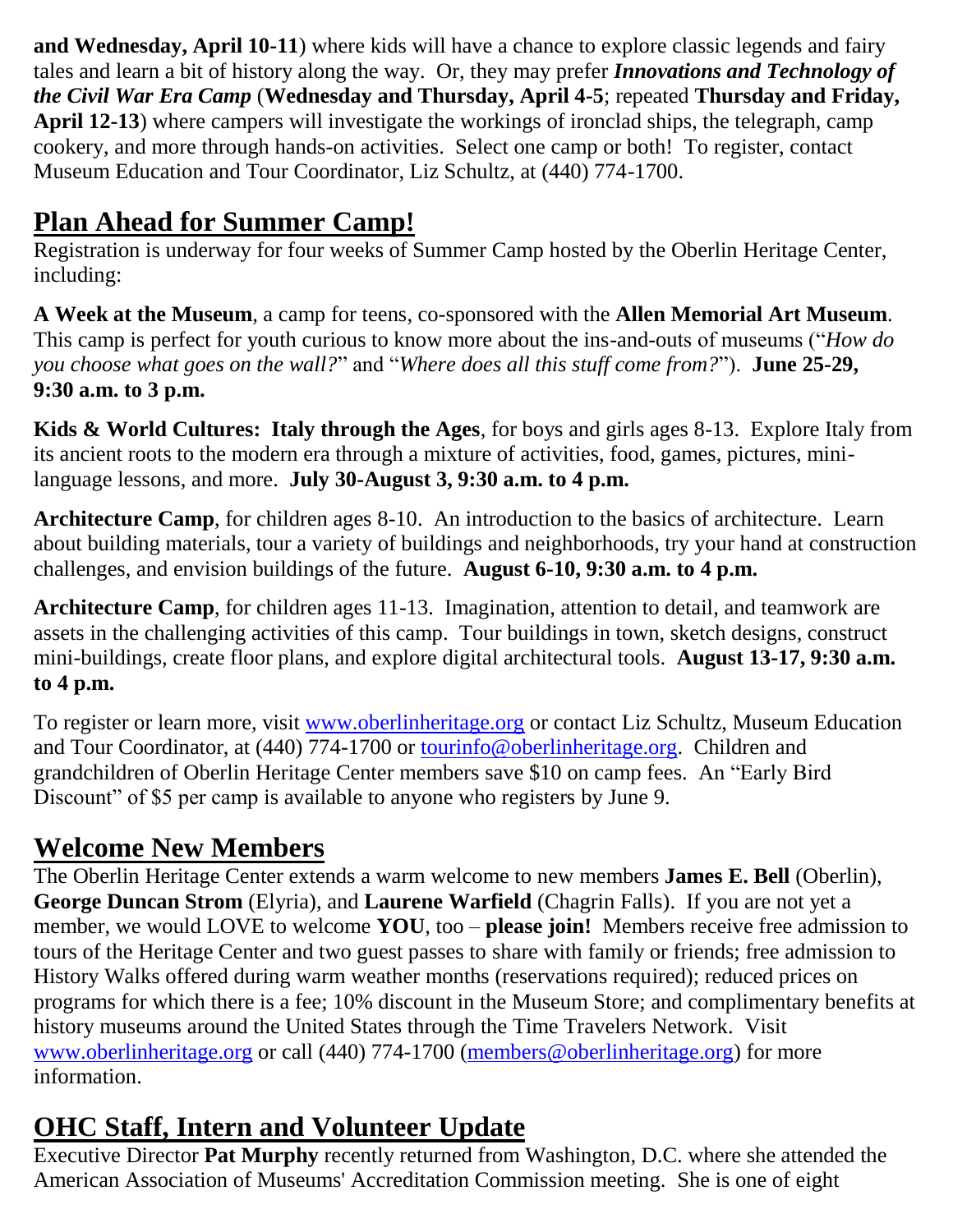Accreditation Commissioners that meet three times a year to review museums seeking accreditation or re-accreditation. At this meeting, the group reviewed fifty-six museums. They also spent one day at the National Zoo learning about zoo accreditation and even got up-close-and-personal with the lions inside the cat house! While in D.C. Pat also attended a day-long convening of fifteen museum professionals from throughout the country to discuss aligning museum standards and best practices. Pat Murphy will be speaking about museum accreditation in several sessions at the American Association of Museums' national conference in Minneapolis on April 29th through May 2nd.

AmeriCorps Civil War 150 Leadership Volunteer, **Richard Donegan**, recently researched the Battle of Kessler's Cross Lanes (West Virginia), the first taste of war in the summer of 1861 for the Oberlin men of Company "C" of the 7<sup>th</sup> Ohio Volunteer Infantry. Visit [www.oberlinheritage.org](http://www.oberlinheritage.org/) to read Rich's fascinating description of the terrain, the military strategizing, and the account of the conflict that "seasoned" these young men for the years to follow. (Click on "Research and Learn" in the main menu bar, scrolling to "History Features," then "19<sup>th</sup> Century" and then "The Battle of [Kessler's Cross Lanes.](http://www.oberlinheritage.org/researchlearn/kesslers)"

#### **Bequests: Simple, Flexible Legacy Gifts**

Have you considered including a gift to the Oberlin Heritage Center in your estate plans? A charitable bequest is a simple and easy way to leave a legacy and make a gift to preserve Oberlin's nationally significant history for future generations. Through your will or a living trust, a bequest provides that a specific amount or a percentage of your estate be given to the Heritage Center. For more information, including suggested [language](http://www.oberlinheritage.org/getinvolved/language) you can use in preparing your estate plans, visit the [www.oberlinheritage.org](http://www.oberlinheritage.org/) and click on "Make a Gift." If you'd like to discuss making a bequest in person or need more information, please contact Executive Director Pat Murphy at (440) 774-1700 or [patm@oberlinheritage.org.](mailto:patm@oberlinheritage.org)

# **Kudos Corner**

The Oberlin Heritage Center salutes **Oberlin High School** junior **Madeline Geitz** and sophomore **Julia Robinson** for participating in **Ohio District 3's National History Day** at Case Western Reserve University on Saturday, March 24. The theme of this year's competition was "Revolution, Reaction, and Reform in History." Madeline defended her paper, "*A Public Health Revolution: The Fight to Conquer Smallpox*" before history experts, and Julia discussed her paper "*Strife: The Ratification of the Fifteenth Amendment"* with a panel of judges. Their advisor is OHS teacher (and Oberlin Heritage Center Board member) **Donna Shurr**. In the Junior Division, several **Langston Middle School** students submitted papers, including **Anna Geitz** ("*The Man who Freed Music: Ludwig Van Beethoven*"), **King Emeka** *("The Genius that was Shaka Zulu"*), **Steven Mentzer** *("Buildings Too are Children of the Earth and Sun"*), **Iris Arbogast** (*"Evolution Revolution"*), and **Henry Gardner** *("The Steam Engine and its Effect on the Economy and the World"*). **Simon Perales**' paper, "*The Warsaw Ghetto Uprising*" was honored with an award from the Maltz Museum of Jewish Heritage. **Hannah Cipinko** won second place in the Junior Division Historical Papers category for her paper *"From Cincinnati to Oberlin: The History of the Lane Rebels"* and she will advance to the state level of competition for National History Day which takes place in Columbus on April 28. LMS 8<sup>th</sup> grade Language Arts teacher **Alison Smith** advises the middle school students. Congratulations one and all for such fine History Day representation from Oberlin! Oberlin Heritage Center staff members, **Liz Schultz** and **Richard Donegan**, participated as judges in the "Website" and "Exhibits" categories respectively for District 3 History Day this year.